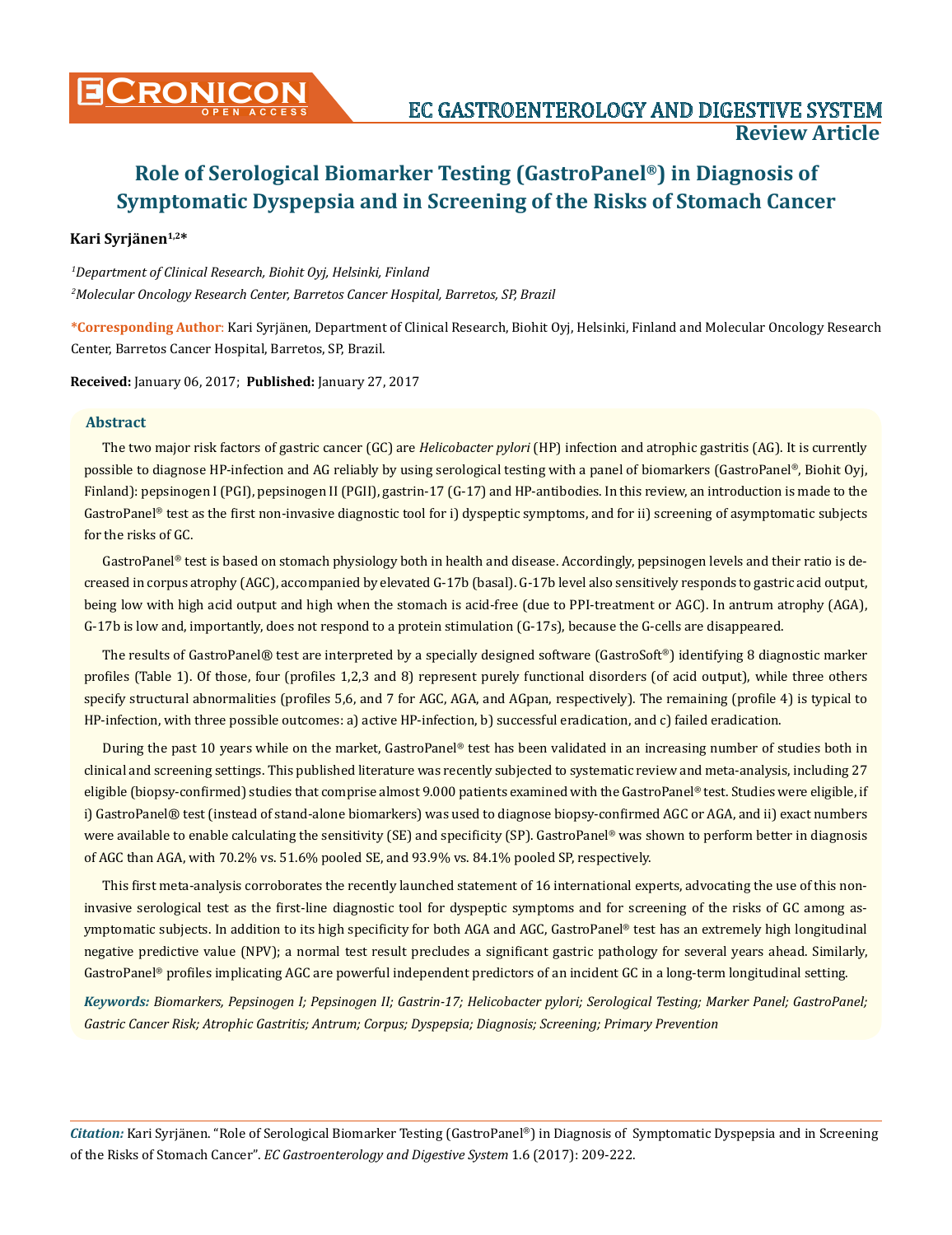## **Introduction**

Gastric cancer (GC) continues to be one of the most common cancers and causes of global cancer mortality; nearly one million new cases and 736.000 annual cancer deaths worldwide [1]. In many Western countries, GC incidence has been steadily declining, however, attributed to major changes in the life-style factors and to a reduced exposure to the known risk factors of GC [2]. These known risk factors for GC include smoking, use of alcohol, dietary factors, occupational exposures, exposure to radiation and/or radiotherapy, as well as genetic predisposition in certain rare inherited syndromes [3,4]. According to the current thinking, the different distribution of these risk factors among different populations explains the large geographic variation in the incidence of GC. It is estimated that nearly 80% of GC cases among males and 70% in women are due to different life-style and environmental factors [1,3,4]. The Mediterranean type of diet has been considered as particularly healthy and clearly linked to a low risk of GC [5].

In addition to the above common-type of risk factors, there are two specific risk factors that far exceed in importance of all the others in pathogenesis of GC: *Helicobacter pylori* (HP) infection and atrophic gastritis (AG) [3,6,7]. As early as in 1994, the International Agency for Research on Cancer (IARC, Lyon; a WHO agency) concluded that the accumulated scientific evidence is sufficient to declare HP as a human carcinogen [8]. This bacterium primarily infects the gastric mucosa, and if uneradicated, develops AG in about half of the affected patients. Although HP itself is not directly carcinogenic, AG is the single most potent risk factor of GC [3,7,9]. In some 5 - 10% of the patients with HP infection, mucosal atrophy is moderate or severe, and the risk of GC increases in parallel with the severity of AG: compared with healthy stomach, the risk is 2 - 5 times higher in those with only chronic HP gastritis but up to 90-fold in patients with severe AG both in the corpus and antrum (pan-gastritis; AGpan) [3,6,7,10].

The other main histological type of GC (intestinal type) develops in atrophic mucosa through various degrees of dysplasia (mild, moderate, severe), which are often accompanied by intestinal metaplasia (IM). This pathogenetic chain of events is known as the Correa cascade [3]. It is important to recall that this cascade can often (but not invariably) be interrupted by appropriate early treatment of HP infection [3,4,9,11]. AG is the single most important risk condition for GC [3,7,12,13]. Based on the Updated Sydney System classification (USS), AG is classified by its topographic location in the stomach (antrum, corpus, or both) as AGA, AGC or AGpan, respectively [14]. In addition to being the key risk factor of GC, HP-infection also plays a causative role in the development of peptic ulcer disease [8-10]. Similarly, both AG and HP can be responsible for the symptoms known as dyspepsia; organic or functional [15]. Debate still continues on the value of systematic HP eradication in relieving the dyspeptic symptoms, however [9,10,15].

The diagnosis of AG has traditionally been made using histological biopsies on gastroscopy. However, gastroscopy is an invasive diagnostic tool, which requires expensive equipment and considerable professional experience. Like other endoscopies, also gastroscopy is a subjective diagnostic method, which is not suitable for population-based screening of GC. As to the diagnosis of HP infections, attempts have been made to standardize the management (diagnosis included) since 1996 by the Maastricht Consensus Conferences publishing their consensus statements at regular intervals [9,10]. However, far too often in daily practice, only the merits of the commonly used HP tests are being emphasized while there is a common tendency to neglect the limitations of their use in special clinical settings, although clearly discussed in all European Consensus Reports [9,10]. This applies to both of the two most widely used HP tests; the 13C-Urea Breath Test (UBT) and Stool Antigen test (SAT), the limitations of which were recently discussed in timely reviews [16-18].

## **GastroPanel® Test (Serological Biopsy)**

Because of these obstacles in diagnosis of both AG and HP-infection, the need to develop a simple and reliable diagnostic blood test has increased in parallel with the increasing understanding of the importance of HP and AG as the key risk factors of GC, as established by long-term follow-up studies conducted e.g. in Finland [7,13]. To meet the increasing demand, the GastroPanel® test was designed in the late 1990's by Biohit Oyj (Helsinki, Finland), representing the first non-invasive diagnostic test for stomach health and disease [19-22]. With GastroPanel®, both these key risk factors of GC can be identified in a simple blood test, which is based on the simultaneous measurement of four stomach-specific biomarkers that characterize the structure and function of the gastric mucosa. This same marker panel is

*Citation:* Kari Syrjänen. "Role of Serological Biomarker Testing (GastroPanel®) in Diagnosis of Symptomatic Dyspepsia and in Screening of the Risks of Stomach Cancer". *EC Gastroenterology and Digestive System* 1.6 (2017): 209-222.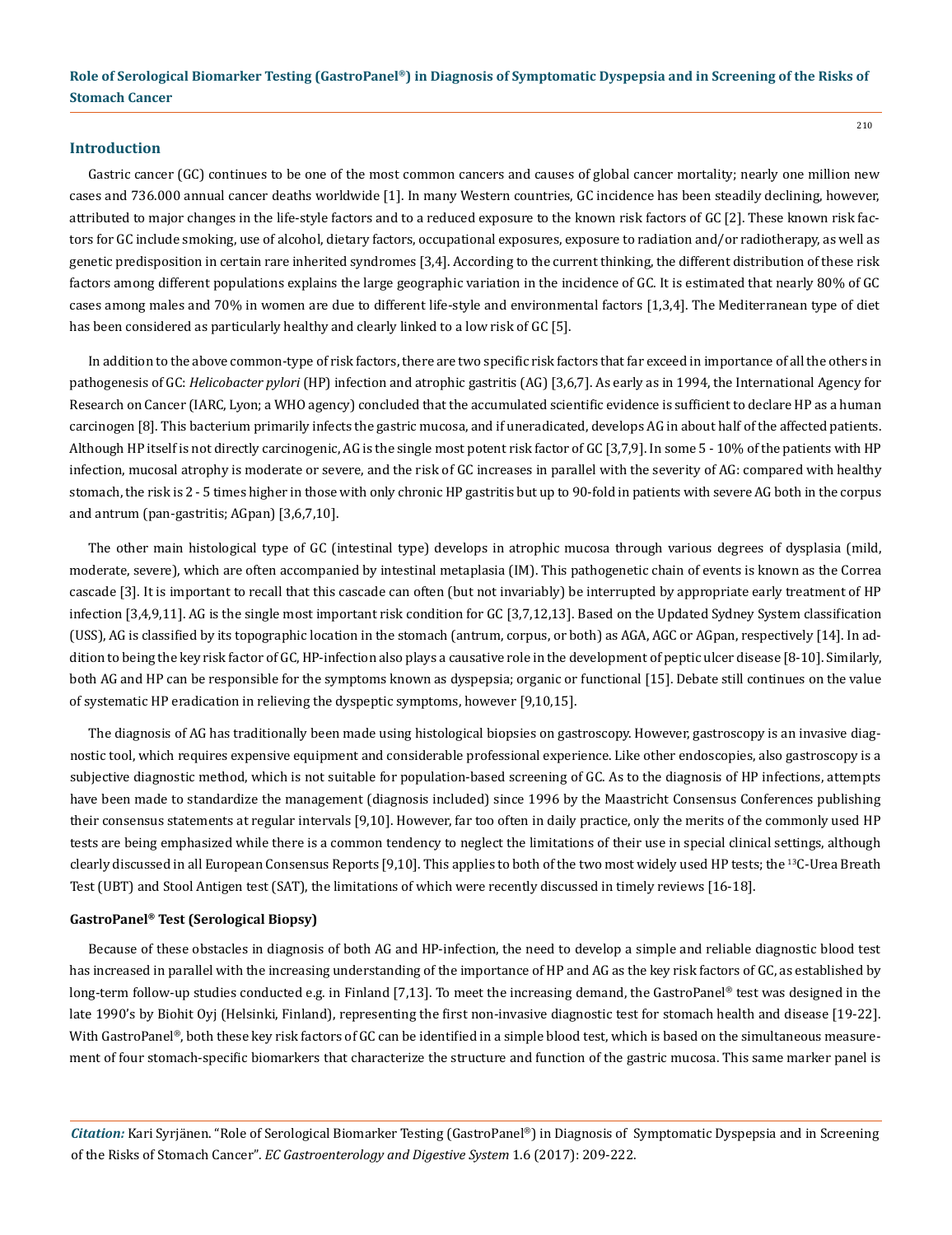equally applicable as the first-line diagnostic test in patients with dyspeptic symptoms, with potential to replace the invasive gastroscopy in this diagnostic algorithm [21,22].

## **Introduction to GastroPanel® test**

GastroPanel® is the first-line diagnostic test for HP-infection (5 - 80% of the world population), for the examination of all patients with dyspepsia (20 - 40% of the Western population), as well as for the screening of AG with related risks, such as stomach and esophageal cancer [22-24]. As well known, AG also enhances the risk of malabsorption of vitamin B12, calcium, iron, magnesium, zinc, and some medicines [20,21].

GastroPanel® consists of four stomach-specific biomarkers representing the key regulators of normal stomach physiology. These four biomarkers include pepsinogen I (PGI), pepsinogen II (PGII), amidated gastrin-17 (G-17), and HP antibodies, designed to give information on both the structure and function of the stomach mucosa [20-27]. Most importantly, this panel gives accurate estimates of the capacity of the corpus and antrum mucosa to produce gastric acid and G-17, respectively, as well as of important gastric pathologies, like inflammation, as well as the grade and topography of AG [28-30].

Normal plasma levels of all four biomarkers indicate that the stomach mucosa has normal structure and function, whereas abnormal levels are signs of a non-healthy stomach, reflecting disturbances in the feedback mechanisms between the acid output of the corpus, PGs and G-17. For G-17 assessment, there are two options; G-17 basal (G-17b) values and G-17 stimulated (G-17s) values, the latter being particularly important in distinguishing between functional disturbance of the antrum (G-17s normal) and AGA (G-17s does not increase upon protein stimulation) [31,32].

Being the first non-invasive diagnostic test for stomach mucosal health, GastroPanel® is unique in that the results are interpreted by a software application (GastroSoft®) ([http://www.GastroPanel.com\)](http://www.GastroPanel.com), specifically designed for this purpose. GastroPanel® results are classified into one of five possible diagnostic categories related to stomach morphology: 1) normal mucosa, 2) superficial or non-atrophic (HP) gastritis, 3) AG in the corpus, 4) AG in the antrum, and 5) AG in both antrum and corpus (pan-gastritis) [13,32]. Thus, GastroPanel® is optimized for use together with the Updated Sydney System (USS) for the classification of gastritis, which is based on these same five diagnostic categories [33]. In addition, there are three other marker profiles specific to functional disturbances of the stomach where morphology is normal (details to follow).

GastroPanel® has been validated in several large trials based on biopsy-confirmed gastroscopies [23,34,35], all included in a recent meta-analysis [36]. These studies have been exploited to establish the validated reference (cut-off) values for each individual biomarker of the panel for the histological endpoints. These studies also confirm the high accuracy of GastroPanel® in detecting the most important endpoint, moderate-to-severe AG [36]. Thus, normal values of PGI, PGII and their ratio (PGI/PGII) preclude AGC with NPV of over 95% [23]. In turn, the values of PGI and PGII as well as their ratio below the established cut-off levels predict moderate-to-severe AGC with area under ROC curve (AUC) values of above 0.950 in adequately-powered and USS-validated series [34,36].

In brief, the levels of PGI decrease in AGC and in AGpan, but remain within the normal range in all other conditions. Elevated PGII levels reflect mucosal inflammation, the highest values being detected in HP-associated non-AG. The G-17b values are highest in AGC, because of the missing negative feedback by the acid output from an atrophic corpus, resulting in uninhibited secretion of G-17b by the normal antral mucosa. The same applies to the situation where acid output is inhibited by prolonged use of PPI medication. By definition, when antral mucosa is atrophic and the G cells are depleted, G-17 secretion remains very low even after protein stimulation (G-17s) [19]. HP IgG antibodies provide significant added diagnostic value to the three biomarkers. IgG antibody level for HP measures two potentially different conditions: 1) an ongoing HP-infection, or 2) a previous exposure to HP. As the only abnormal marker, HP implicates an HP-associated superficial gastritis (non-AG), while associated with abnormalities in the other three markers, elevated HP antibody levels confirm the diagnosis of HP-associated AG (AGA or AGC) [16-18,37,38].

*Citation:* Kari Syrjänen. "Role of Serological Biomarker Testing (GastroPanel®) in Diagnosis of Symptomatic Dyspepsia and in Screening of the Risks of Stomach Cancer". *EC Gastroenterology and Digestive System* 1.6 (2017): 209-222.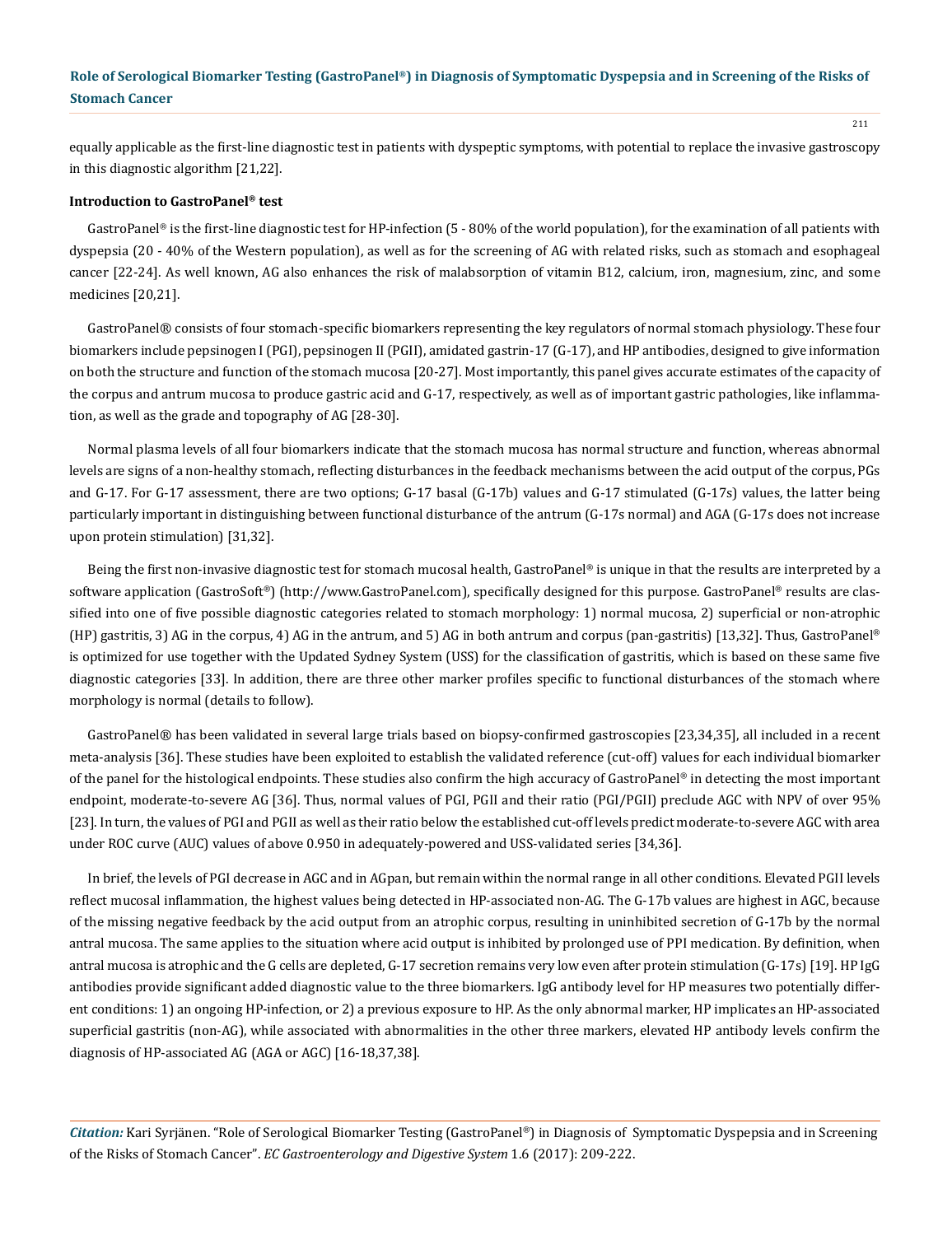# **Biomarkers of the GastroPanel® Test Pepsinogen I (PG I)**

This biomarker is included in GastroPanel<sup>®</sup> to identify patients who have mucosal atrophy (AG) in the gastric corpus, for which the plasma PGI is a highly specific biomarker [36,38-42]. Pepsinogen I (PGI) is a precursor enzyme (zymogen) of pepsin, synthesized by the chief cells and neck cells of the gastric corpus (in the so-called oxyntic glands). As a pepsin precursor, the major part of PGI is secreted into the gastric lumen but a minor fraction is excreted into the blood. The circulating PGI concentration closely correlates with the quantity of the chief cells in the corpus mucosa, and any loss of these cells (due to mucosal atrophy) results in a linear decrease in plasma levels of PGI [38-42].

For as yet unknown reasons, AG increases the risk of GC [3,6,7,9,10]. Compared with a healthy stomach, this risk is 5-fold among patients with advanced AGC, but up to 90-fold in patients with advanced AG in both the antrum and corpus (i.e., AGpan) [7]. In the screening of middle-aged (50 - 69 years) males in Finland, the circulating PGI level was low (< 25 μg/l) in 9.8% of the subjects, of whom 4.7% revealed either a GC or a precancer lesion on endoscopy [13]. Similar results have also been published in several previous studies included in a recent meta-analysis of Dinis-Ribeiro., *et al* [43].

## **Pepsinogen II (PG II)**

Pepsinogen II is produced by the chief cells and mucous neck cells of the gastric corpus, in pyloric glands of the gastric antrum, and in Brunner's glands of the proximal duodenum. The ratio of pepsinogen I (PGI) to PGII plasma levels in normal subjects is about 3 - 20 [30]. The PGI/PGII ratio decreases linearly with increasing grade of AGC [36,38,39,44]. The ratio falls below 3.0 when AGC is advanced (moderate or severe) [39]. It has been shown that the risk of GC is increased (5-fold) when the PGI/PGII ratio is low [22,26,29,42,45-50]. This test is intended as an additional diagnostic tool for AGC. The Pepsinogen II assay is designed for use concomitantly with the Pepsinogen I assay to determine the PGI/PGII ratio, alongside G-17 to confirm the diagnosis of AGC (G-17 is up-regulated) [36,38]. An elevated PGII level reflects mucosal inflammation, the highest values being detected in HP–associated non-AG. Since HP antibody levels can remain elevated for several months after successful eradication, PGII is a useful marker for the confirmation of positive eradication results [22,36,38].

## **Gastrin-17 (G-17)**

Gastrins are linear peptide hormones produced by the G cells in the duodenum, in the pyloric part of the gastric antrum, as well as in the pancreas [22]. The main function of gastrins is to stimulate the secretion of gastric acid (HCl) by the parietal cells in the gastric corpus, as well as to increase the motility of antrum [51]. In addition, gastrins are known to stimulate gastric chief cells to secrete pepsinogens (PGI, PGII), and also induce the contraction of the lower esophageal sphincter (LES). Like most of the peptide hormones, different molecular weight gastrins are synthesized as a result of post-translational modifications from preprogastrin. The G cells release a mixture of different molecular weight gastrins into the circulation, including gastrin-71, -52, -34, -17, -14, and -6, all of which are carboxy-amidated and circulate in an O-sulfated and non-sulfated form [52]. In healthy humans, the dominant forms of gastrin in plasma/serum are amidated gastrin-34 (G-34) and G-17 [53].

G-17 is a predominant and the most potent form in healthy antral tissue, and it is almost exclusively produced by the antral G cells. The G-17 included in this test is a direct biomarker of antral structure and function, and through a negative feedback loop, an indirect biomarker of gastric corpus. G-17 plasma levels within the normal range implicate a normal structure and function of the antrum, whereas low or high values of G-17 also reflect abnormal functions of the corpus. The maximum information is obtained when G-17 testing is done separately for fasting (G-17b) and stimulated (G-17s) levels, and combined with pepsinogen I (PGI) and pepsinogen II (PGII) measurement as well as with HP antibody testing [7,19,44,54-56].

The measurement of plasma G-17b may also be used for the monitoring of patients who have undergone gastric surgery; secretion of G-17b is practically zero after successful radical antral resection (antrectomy). In HP-negative subjects, a low fasting level of G-17 can indicate high acid output. This in turn may increase the risk of gastroesophageal reflux disease (GERD) and Barrett's esophagus (up to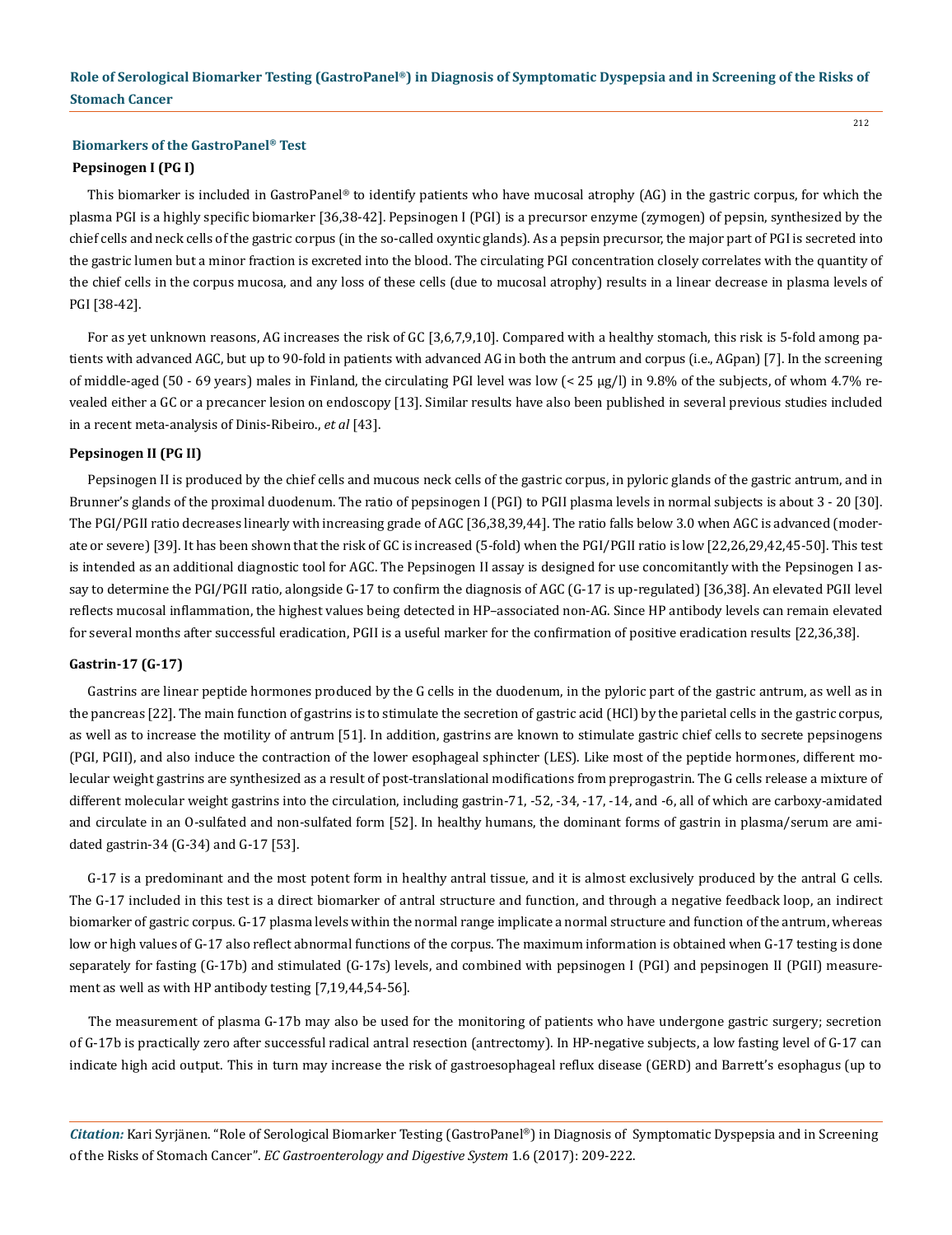3-4–fold risk), whereas a normal or elevated G-17b excludes the presence of Barrett's esophagus with high probability [57,58]. The G-17 biomarker in the GastroPanel® test is specific for amidated gastrin-17 in the plasma [38,56,57].

#### *Helicobacter pylori* **Antibody (IgG)**

*Helicobacter pylori* (HP) infection is the most important cause of chronic gastritis leading to mucosal atrophy. A much more infrequent cause of AG is an autoimmune mechanism [59,60]. In GastroPanel® test, this ELISA is intended for diagnosis of HP-infection in the plasma sample, based on IgG antibody detection.

HP is a spiral-shaped, gram-negative bacterium that colonizes in the human stomach [61]. The organism is found within the mucous layer overlying the gastric epithelium, and also within the mucosal glands, but it does not appear to invade the epithelial cells. However, the mucosa underneath and surrounding the areas of the HP colonization is invariably inflamed; this condition is referred to as chronic superficial or non-atrophic gastritis which, if untreated, persists for life [22,60,61]. Without adequate eradication of the bacteria, this chronic inflammatory process leads to AG [9,10]. AG in turn increases the risk of peptic ulceration and GC, two important sequels of HPinfection [62-65]. The presence of antibodies to HP strains have been linked to the development of AGC [9,10,66]. The epidemiological evidence indicates a link between HP-infection and gastric adenocarcinoma, as well as a mucosa-associated lymphatic tissue (MALT) lymphoma [9,17,18,19,67,68].

#### **Interpretation of the GastroPanel® Results**

GastroPanel® is optimized for use in context with the Updated Sydney System (USS) classification of gastritis [14,38]. Both the USS and the GastroSoft® software use five diagnostic categories to classify the biopsies and the GastroPanel® results, respectively. These include: 1) normal mucosa, 2) superficial (HP) gastritis, 3) AGA, 4) AGC, and 5) AG in both antrum and corpus (AGpan) [14,33]. In addition to these five categories related to stomach morphology, three other marker profiles are possible in GastroPanel®, being specific for defined functional disturbances, with normal stomach morphology. All eight diagnostic categories are depicted in Table 1, and explained in the following.

#### **Normal profile (healthy stomach)**

With all four biomarkers within the normal reference range, gastric mucosa functions normally. Given that the function of gastric mucosa is critically dependent on the specific cells responsible for acid output (parietal cells), pepsinogens (chief cells) and G-17 (G cells), normal function necessitates the presence of these cells in normal quantities [22,24,29,32,38]. Thus, stomach function and mucosal structure go hand-in-hand, and by definition, a normal GastroPanel® result is a surrogate marker of a healthy stomach. A normal marker profile does not exclude, however, minor abnormalities like non-specific inflammation, mild irritation or micro-erosions that do not impact on the marker profiles [24,38].

#### **High acid output**

Gastric acid (HCl) is produced by the highly specialized parietal cells in the corpus. Acid output is controlled, among other things, by the secretion of G-17 in the antrum as a result of a positive feedback loop stimulating acid output after a meal [22,38,51,52]. Acid output results in progressively lower pH in the corpus (stomach contents), and the threshold of pH 2.5 triggers a negative feedback to antral G cells, signaling them to down-regulate the output of G-17 [51-54]. As a result, G-17 output decreases in parallel with the increasing acid output of the corpus [19,22,24,34]. When, due to any reason(e.g. other stimulatory mechanisms), acid content in the corpus remains abnormally high, the end result is abnormally low G-17b output from the antral G cells. Using GastroPanel®, this condition is best diagnosed after a test medication with PPI, when the G-17b should normalize within approximately 2 weeks of therapy. Under these high-acidic circumstances (with low G-17b), however, the postprandial (stimulated) G-17s will be within normal limits, because the G cells are intact and capable of G-17 secretion when properly stimulated (e.g. by a protein powder; Biohit Cat. No. 601038) [38].

*Citation:* Kari Syrjänen. "Role of Serological Biomarker Testing (GastroPanel®) in Diagnosis of Symptomatic Dyspepsia and in Screening of the Risks of Stomach Cancer". *EC Gastroenterology and Digestive System* 1.6 (2017): 209-222.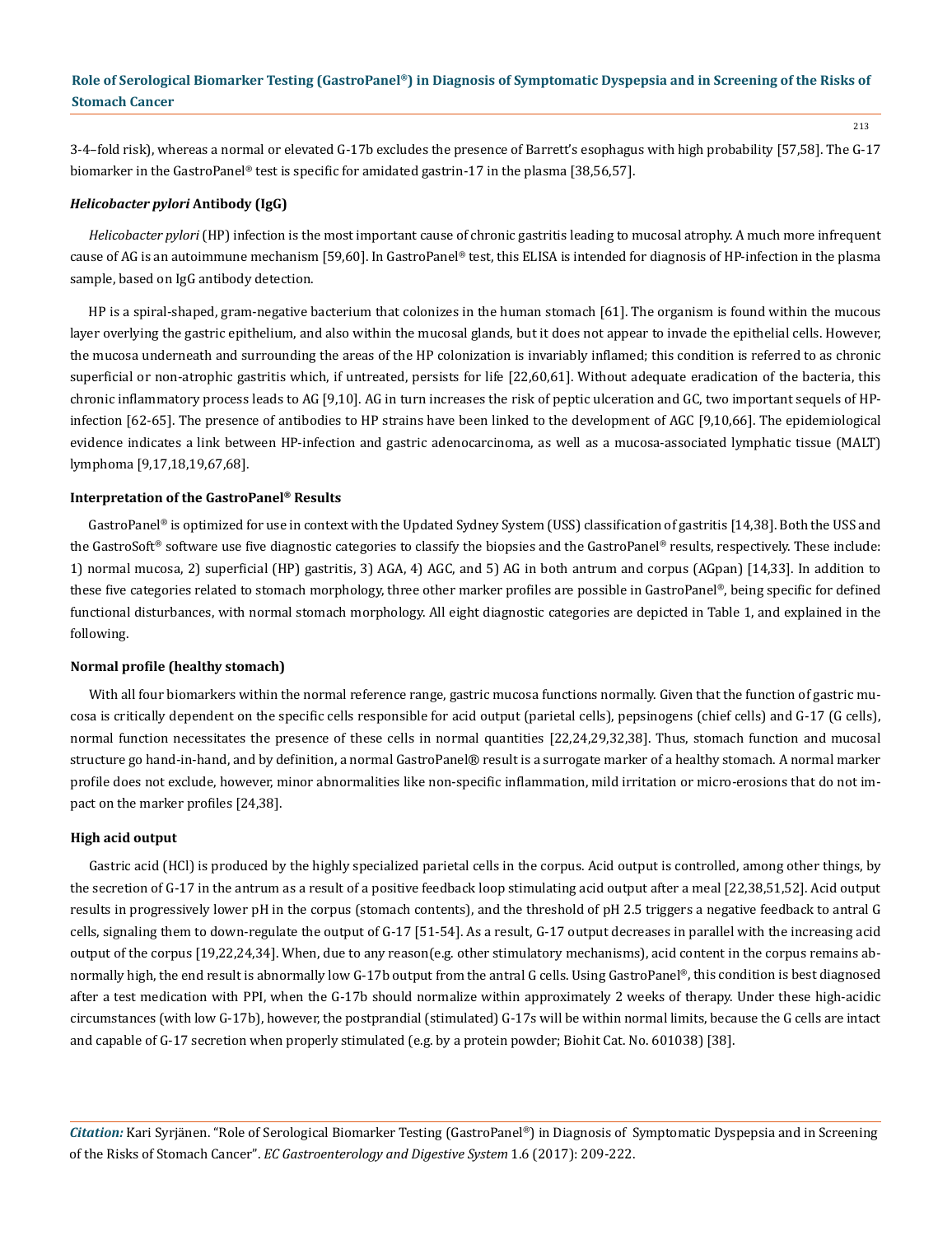214

|                                 | <b>GastroPanel® Biomarkers</b>                         |                                                       |                                        |                                     |                                      |                                                            |                                                                    |
|---------------------------------|--------------------------------------------------------|-------------------------------------------------------|----------------------------------------|-------------------------------------|--------------------------------------|------------------------------------------------------------|--------------------------------------------------------------------|
| <b>Marker</b><br><b>Profile</b> | Pepsinogen<br>$\mathbf I$<br>$(30 - 160)$<br>$mg/l)$ @ | Pepsinogen<br>$\mathbf{I}$<br>$(3 - 15 \text{ mg/l})$ | <b>PGI/PGII</b><br>Ratio<br>$(3 - 20)$ | Gastrin-17b<br>$(1 - 7)$<br>pmol/l) | Gastrin-17s<br>$(3 - 30)$<br>pmol/l) | H. pylori IgG<br><b>Antibody</b><br>titer<br>$( < 30$ EIU) | <b>Interpretation</b>                                              |
| $\mathbf{1}$                    | $\mathbf N$                                            | ${\bf N}$                                             | ${\bf N}$                              | ${\bf N}$                           | ${\bf N}$                            | $\mathbf N$                                                | Healthy mucosa (no atrophy,<br>no HP- infection)                   |
| $\overline{2}$                  | $\mathbf N$                                            | ${\bf N}$                                             | ${\bf N}$                              | $L^*$                               | ${\bf N}$                            | $\mathbf N$                                                | Healthy mucosa. High acid<br>output in the corpus                  |
| 3                               | N or H <sup>^</sup>                                    | N or H <sup>^</sup>                                   | ${\bf N}$                              | $\mathrm{H^{**}}$                   | ${\bf N}$                            | ${\bf N}$                                                  | Healthy mucosa. Low acid<br>output due to e.g. PPI medica-<br>tion |
| 4a                              | N or H <sup>^</sup>                                    | $N$ or $H^{\wedge}$                                   | $\mathbf N$                            | N or H <sup>^</sup>                 | <b>ND</b>                            | N or H <sup>+</sup>                                        | Active HP-infection, not<br>treated                                |
| 4 <sub>b</sub>                  | N                                                      | $\mathbf N$                                           | N                                      | N                                   | <b>ND</b>                            | H                                                          | HP- infection successfully<br>eradicated                           |
| 4c                              | N                                                      | H                                                     | N                                      | H                                   | <b>ND</b>                            | H                                                          | <b>HPeradication failed</b>                                        |
| 5                               | L                                                      | L                                                     | L                                      | H                                   | <b>ND</b>                            | N^^ or H                                                   | Atrophic gastritis in the cor-<br>pus (AGC)                        |
| 6                               | ${\bf N}$                                              | ${\bf N}$                                             | ${\bf N}$                              | $\mathbf L$                         | $\mathbf L$                          | $\, {\rm H}$                                               | Atrophic gastritis in the an-<br>trum (AGA)                        |
| 7                               | L                                                      | $\mathbf{L}$                                          | $\mathbf{L}$                           | $\mathbf{L}$                        | L                                    | N^^ or H                                                   | Atrophic gastritis in the an-<br>trum and corpus (AGpan)           |
| 8                               | $\boldsymbol{\mathrm{H}}$                              | H                                                     | ${\bf N}$                              | H                                   | <b>ND</b>                            | ${\bf N}$                                                  | Short (4-10d) break in PPI<br>treatment                            |

*Table 1: The diagnostic categories of GastroPanel*® *test results.*

*N=normal; L=low; H=high; \*Test PPI medication for two weeks, G17b should normalize; \*\*Stop PPI medication, G-17b should normalize within two weeks; ND, no need for testing; ^PGI, PGII and G-17 can be elevated due to mucosal inflammation; ^^HP antibodies can disappear in mucosal atrophy with protracted clinical course; @Pepsinogen I cut-off value 30 µg/l is consonant with moderate/severe AG; †HP antibody levels can remain elevated for months after successful eradication of HP.* 

## **Low acid output due to proton pump inhibitor (PPI) medication**

The regulation above also works in the other way round. When acid output in the corpus is reduced (for any reason), the positive feedback loop triggers antral G cells to increase their G-17b secretion, resulting in elevated serum levels of G-17b [19,24,38]. The two prime conditions leading to low acid output are: 1) AGC, and 2) long-term use of PPI medication (or to a lesser extent, H2-receptor blockers). The former is excluded by the normal (or even elevated) values of PGI, PGII, and normal PGI/PGII ratio [24,38], while the latter is best diagnosed by discontinuing the PPI medication. In that case, the antral G-17b should be normalized within two weeks [24,38,51-54].

# **Superficial (non-atrophic),** *Helicobacter pylori-***associated gastritis**

Like all bacteria, HP will also induce acute inflammation in the gastric mucosa, with the usual onset in the antrum [9,10,22,24,28,61,67,68]. Three different marker profiles can be encountered in association with HP-infection (Table 1).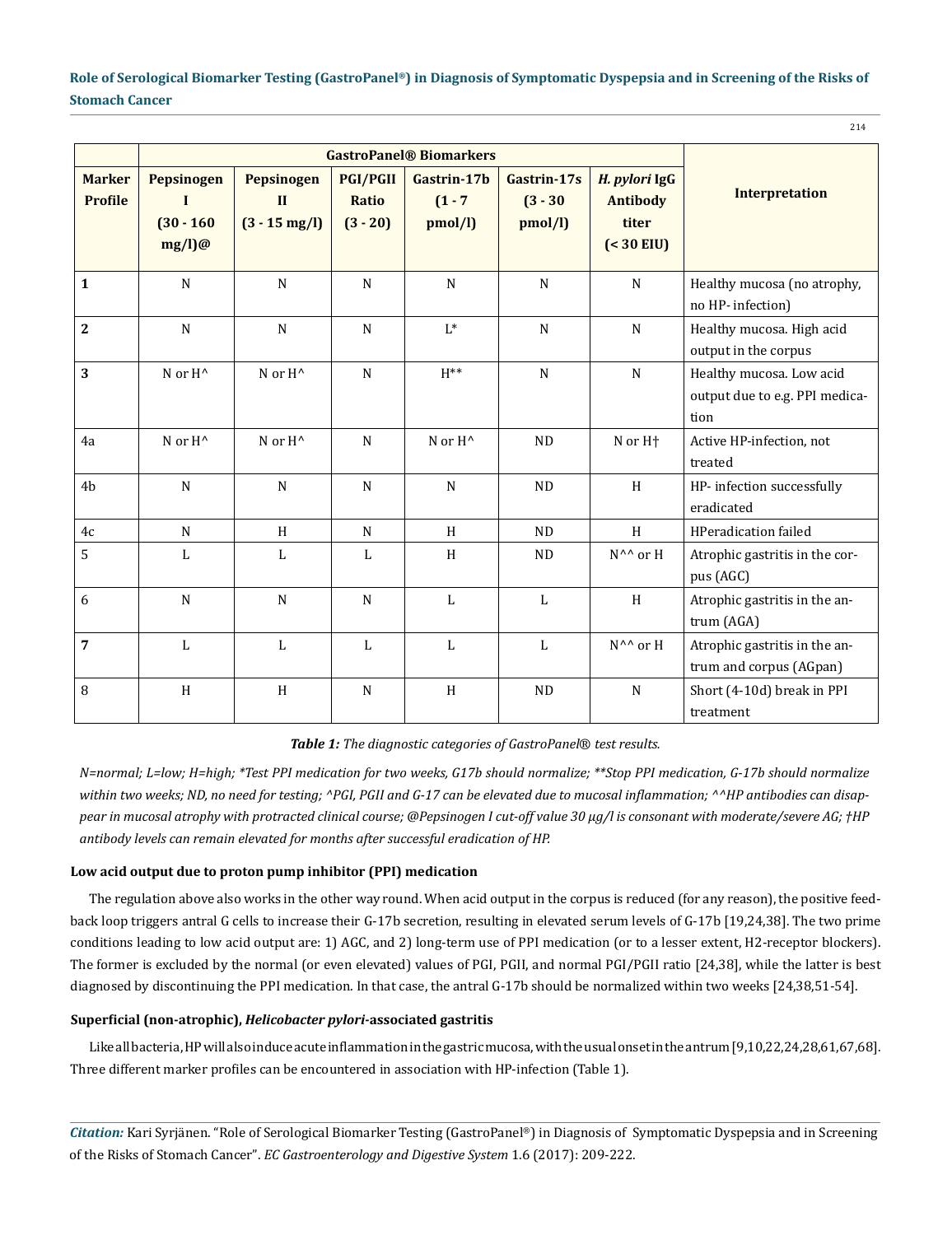## **Active HP-infection**

In an active HP-infection, HP antibody levels are raised above the cut-off value (30 EIU), which can be the only abnormal finding in GastroPanel® test, with all other markers falling within a normal range. Not infrequently, however, an active ongoing HP-infection causes a severe inflammatory reaction which, due to increased cell permeability, can lead to increased leakage of PGI, PGII and even G-17 from the secretory cells and result in elevated serum levels of any or all of these three biomarkers, as depicted in Table 1 (4a) [9,10,24,28,38].

## **Successful HP eradication**

Successful HP eradication by active treatment should result in normalized values of HP antibodies as well as the three ("inflammatory") markers (PGI, PGII, G-17) (Table 1; 4b). For the latter, this is known to take place with a delay of some weeks [24,38]. In contrast, HP antibody levels can remain elevated for a longer period of time which is subject to individual variation and limits the usefulness of GastroPanel® as an accurate diagnostic test in the immediate post-treatment control of HP eradication. Because a marked individual variation exists in the dynamics of these marker profiles, an accurate record of timing of the HP eradication therapy is mandatory while making the re-testing with GastroPanel® [2,21,38,56].

#### **Failed HP eradication**

In cases where HP eradication attempt fails, HP antibody levels remain elevated (usually slightly), while PGI and PGI/PGII ratio usually fall within a normal range, whereas PGII and/or G-17b may remain slightly elevated as a sign of an ongoing inflammatory process Table 1, profile 4c). The result can be confirmed after 5 - 6 months, followed by a new treatment attempt if indicated [9,10,24]. An option is to use another test for the control of HP eradication, e.g. the *Helicobacter pylori* Quick Test (fast) or *Helicobacter pylori* UFT300 Quick test (ultrafast) [69].

## **Atrophic gastritis of the corpus (AGC)**

By definition, the loss of specific cells (chief cells) in the oxyntic glands of the corpus mucosa as a result of mucosal atrophy will lead to a progressively reduced output of PGI and (to a lesser extent) PGII, which is also produced by the same cells in the antral mucosa [24,38]. This disproportionate reduction of these two markers will result in a reduced PGI/PGII ratio, which is another excellent signature of AGC [22,24,26-28,30,34,36,38,43]. This reduction in the PGI and PGI/PGII ratio is progressive and closely correlated with the severity of corpus atrophy, with total atrophy and acid-free stomach as the end point [56,59]. In the case of intact (normal) antral mucosa, this leads to markedly increased output and serum levels of G-17b [19,24,38] (Table 1, profile 5). There is no need to test G-17s in such a situation. In chronic AGC cases with a protracted course over decades, *Helicobacter pylori* itself may disappear from the stomach mucosa, resulting in gradual normalization of the HP antibody levels [70-72].

#### **Atrophic gastritis of the antrum (AGA)**

When the mucosal atrophy only affects the antrum, all corpus-specific markers will remain within the normal range (Table 1). By definition, AGA is caused by HP-infection, and HP antibodies are invariably elevated in the GastroPanel® testing. As a result of AGA, the G cells are reduced in number and finally disappear, leading to progressively reduced plasma levels of G-17b. In severe AGA, there is no response in G-17 secretion to protein stimulation (G-17s), because of the lack of (target) G cells in the antral mucosa (Table 1, profile 6) [19,22,2 4,34,35,37,38,40,56,58]. Thus, the distinction between the two potential causes of low G-17b: i) high acid output (profile 2) and ii) AGA (profile 6), is neatly done by using the G-17 testing after protein stimulation (G-17s)(24,38). As pointed out, G-17s will react normally only in the former, but fails to react in severe AGA.

## **Atrophic gastritis of the antrum and corpus (AGpan)**

The most severe form of AG is known as atrophic pan-gastritis (AGpan), affecting both the antrum and corpus [24,38]. As an end result, the specified cells (chief cells) in the corpus and antrum (G cells) disappear, leading to a biomarker expression profile where both pep-

*Citation:* Kari Syrjänen. "Role of Serological Biomarker Testing (GastroPanel®) in Diagnosis of Symptomatic Dyspepsia and in Screening of the Risks of Stomach Cancer". *EC Gastroenterology and Digestive System* 1.6 (2017): 209-222.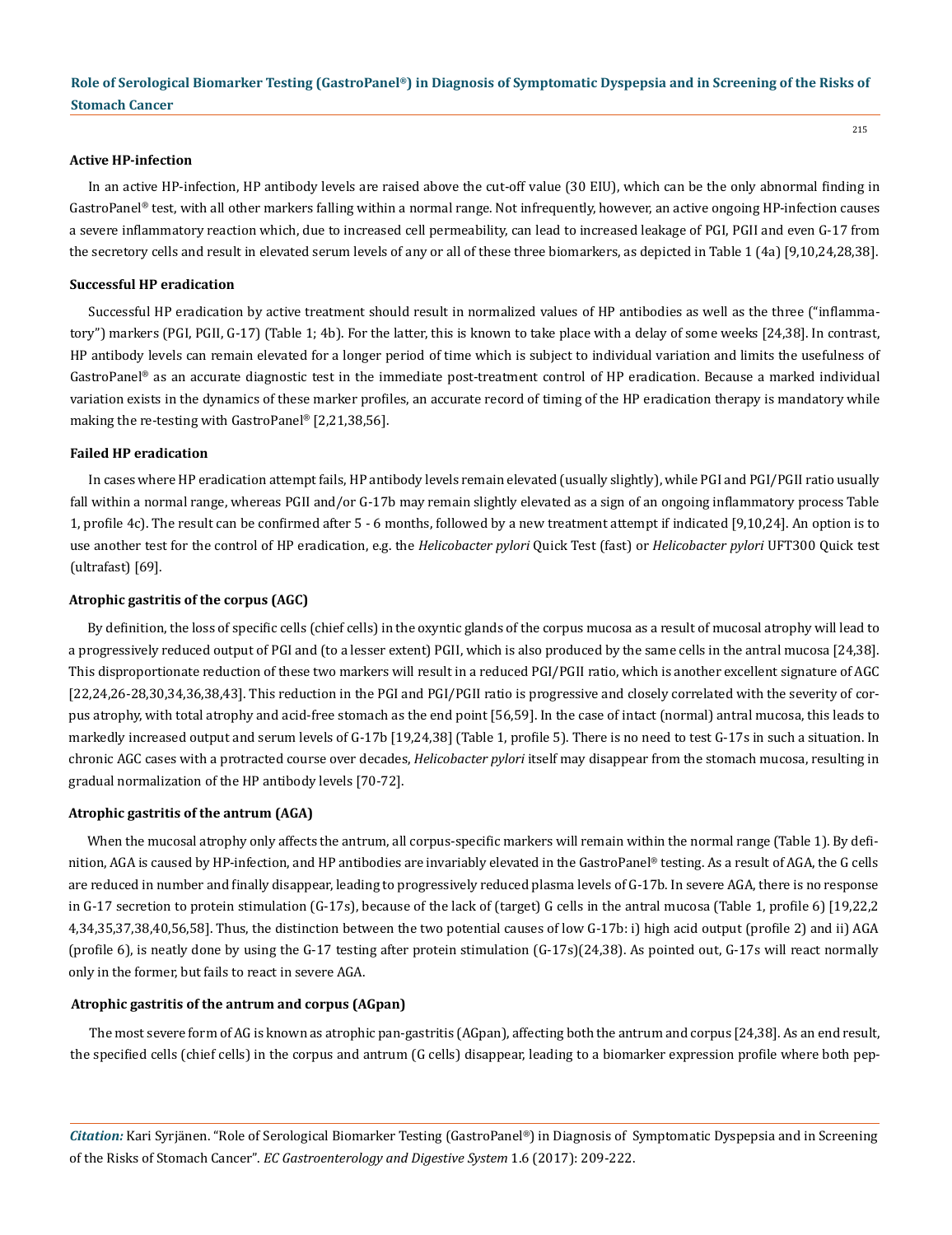216

sinogens (PGI, PGII) and G-17 are substantially reduced (Table 1, profile 7) [19,22,24,34,35,37,38,40,59,60]. This applies to both G-17b and G-17s, which remain low even after protein stimulation because of the missing G cells. Like in AGC, (profile 5), HP antibody levels can be within a normal range or elevated. This is because in chronic AG, HP itself can disappear from an atrophic mucosa, and in the absence of antigen stimulus, a normal decay of IgG antibodies will revert the HP antibody levels below the 30 EIU cut-off [70-72].

## **Panel profile in context of PPI medication**

Any gastric acid suppressive medication (PPI, H<sub>2</sub> blockers) will inevitably interfere with the profile of the GastroPanel® markers because of an altered acid output, as explained above. To enable the assessment of the biomarker profile without such an interference, the manufacturer recommends that the patient discontinues any acid-suppressive treatment 7 days before the sampling (24,38). It is appreciated that because of severe symptoms, this withdrawal of PPI- or  ${\rm H_2}$ -blocker medication is not always possible. Because of this fact, the new version of the software (GastroSoft®) was modified so as to take into account the eventually continued use of these drugs. Import is an accurate record of the PPI/H<sub>2</sub>-medication, the fact whether or not discontinued, and if so, for how many days before the sampling. With this information accurately recorded, the GastroSoft® is capable of interpreting the test results correctly, defined as profile 8 in Table 1, based on the following rational.

PPI and H<sub>2</sub>-blockers effectively reduce gastric acid production in the parietal cells of the gastric corpus [24]. This increases the production of G-17, and also increasing the output of pepsinogens. Once the PPI/H $_2$ -treatment is discontinued, it takes approximately 4 – 10 days for HCl production and G-17 levels to normalize. However, pepsinogens respond more slowly, and PGI and PGII levels may remain above the cut-off values for a relatively long period (up to 2-3 weeks) [24,38]. Furthermore, an abrupt termination of a long-term PPI medication is typically followed by rebound acid hypersecretion, frequently accompanied by heartburn (and other) symptoms and extremely low levels of G-17b [19,22,24,32,38].

## **Clinical Performance Confirmed in a Formal Meta-Analysis**

To provide an unbiased estimate of the accumulated evidence, we recently performed a systematic review and meta-analysis (with meta-regression) of all studies published on GastroPanel® test since its introduction in the early 2000's [36]. Studies were eligible, if i) GastroPanel® test (instead of stand-alone markers) was used to diagnose biopsy-confirmed AGC or AGA, and ii) exact numbers were available to enable calculating the sensitivity (SE) and specificity (SP). Altogether, 27 studies were eligible, comprising 8.654 tested patients from different geographic regions. Significant heterogeneity between studies reporting AGC ( $n = 27$ ) or AGA ( $n = 13$ ) warranted random effects (RE) model for the summary statistics. GastroPanel® was shown to perform better in diagnosis of AGC than AGA, with 70.2% vs. 51.6% pooled SE, and 93.9% vs. 84.1% pooled SP, respectively [36]. Limited number of studies erodes the Q test's power to detect true heterogeneity in meta-analysis stratified by geographic origin of the studies. Few hypothetical missing studies had only marginal effect on the pooled estimates of SE and SP. The results of this first meta-analysis of GastroPanel® literature corroborates the above cited statement of the international experts [22]. Due to its high specificity for both AGA and AGC [36] as well as its extremely high longitudinal negative predictive value [34], GastroPanel® is truly a test for stomach health. In other words, testing GastroPanel-negative at any time point during one's life-time precludes (with over 95% probability) a significant gastric pathology for several years ahead [34]. At the meantime, however, an abnormal GastroPanel® arker profiles implicating AGC are powerful independent predictors of an incident GC in a long-term longitudinal setting [73].

## **Conclusions**

GastroPanel® test has been on the market for roughly 10 years by now. The test is based on long-term natural history studies on gastritis patients run since the 1960's in Finland and Estonia [7,13,14,19,39,40,44,55,58-60,65,70-72]. This test is the first non-invasive diagnostic tool based on physiology of 3 stomach-specific biomarkers of both health and disease. The test also includes testing for HPinfection, the key etiological factor in pathogenesis of peptic ulcer disease and GC [9,10]. In its current version, the Unified GastroPanel®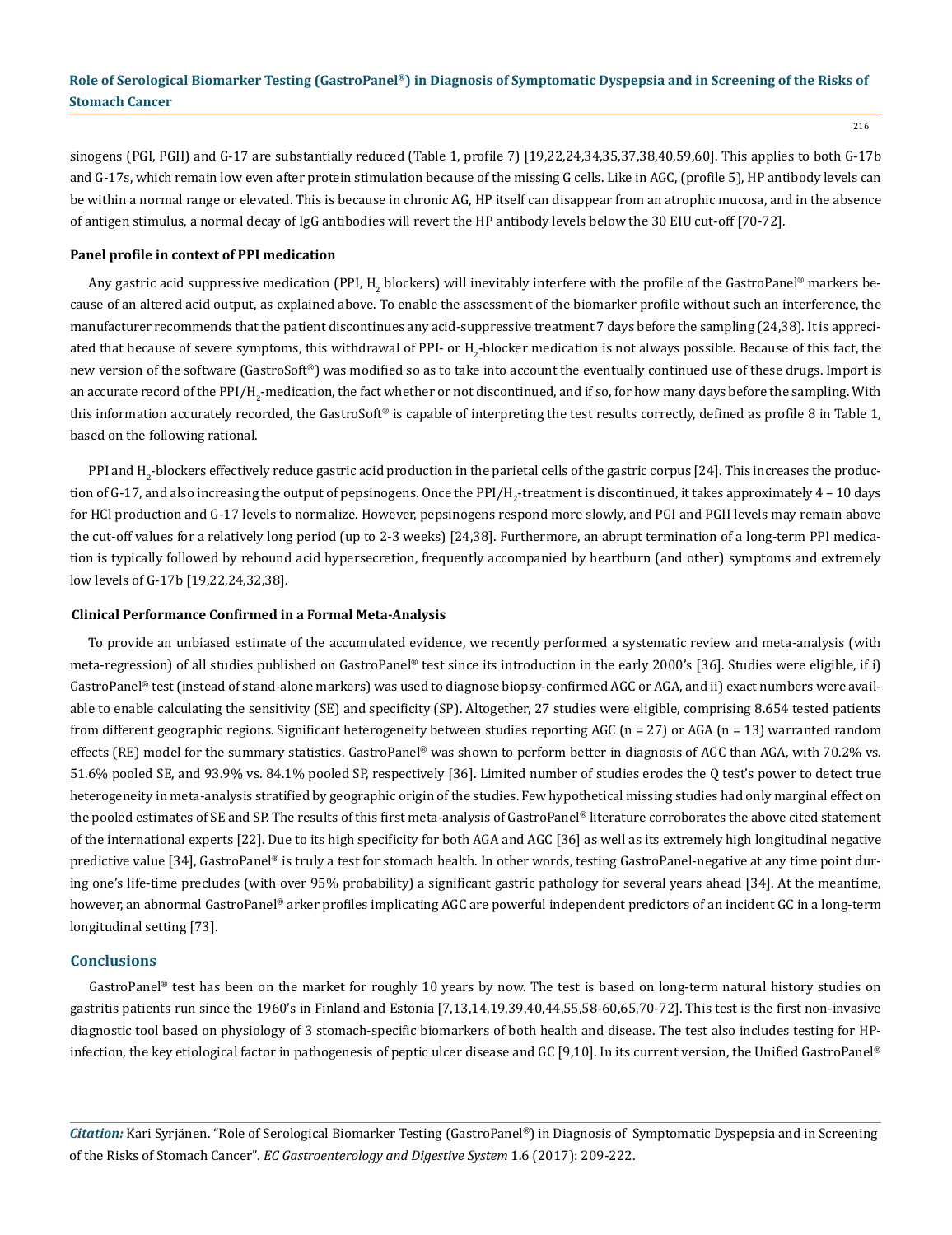217

GastroPanel® - interpretation quide snapshot Structural and functional causes of dyspeptic symptoms diagnosed by GastroPanel (PGI, PGII, PGI/PGII, G-17, Hp-Ab) PGI, PGII, PGI/ PGI, PGII, PGI/ PGI, PGII, **GI or PGI/PGI** PGI Low, PGII PGI, PGII, PGI PGI, PGII, PGI/ PGI, PGI/PGII PGII Normal or PGII Normal, G-17b High; **PGII, G-17** Low:<br>G-17b High: formal or Low PGII, G-17b Normal: G-17b PGI/PGII Low High; Hp-; PGI/PGIL  $Hp-$ ;<br>G-17b Low Normal or Low: Hp+ Normal; Hp-G-17b High Normal, Hp-Hp+ or Hp-G-17b Low. High; Hp+ Hp+ Healthy Healthy stomach Superficial Short Healthy stomach Atrophic **Atrophic** mucosa, patient Atrophic  $[4-10-day]$ non-atrophic possibly on stomach mucosa; high gastritis in the gastritis in the H.pylori (Hp) pangastritis pause in PPI PPI treatment; mucosa acid output corpus antrum gastritis treatment stomach is is likely hypochlorhydric PGI and PGII **Eradicate Hp** No need for No need for No need for eed more time and consider gastroscopy **Gastroscopy mandatory** gastroscopy gastroscopy gastroscopy **GERD or NERD** than G-17b to if symptoms conceivable turn normal

*Figure 1: GastroPanel Interpretation Guide.*

Referral to Specialist; gastroscopy/biopsy

Referral to General Practitioner

Normal structure

test is fully automated, all 4 biomarkers being processed under identical conditions. The test will be soon available in the quick test version as well, particularly suitable for the POC (point-of-care) testing in doctors' offices with meager facilities for blood sample processing. With the refined diagnostic algorithm of the GastroSoft®, the results are classified into 8 specific marker profiles [38], of which 4 represent functional disturbances (in acid output), 3 indicate AG (and its topographic location), and 1 is specific for HP-infection.

In GastroPanel® test, the HP antibody measurement is complemented by the other 3 biomarkers (PGI, PGII, G-17) which are sensitive indicators of mucosal inflammation. This 4-marker panel makes GastroPanel® test the most comprehensive HP test, devoid of the known shortcomings (false negative and false positive results) of the conventional HP tests [16-18]. Given that this bacteria is the single most important risk factor of GC, it is time to move a step forward towards a flawless diagnosis of *Helicobacter pylori* infections, using the test that is i) free from the shortcoming of the conventional HP tests, and ii) provides an added value by detecting (with high precision) [36] also the other key risk factor of GC, i.e., atrophic gastritis.

## **Bibliography**

- 1. Ferlay J, *et al*[. GLOBOCAN 2012 v1.0, Cancer Incidence and Mortality Worldwide: IARC Cancer Base No. 11 \[Internet\]. Lyon, France:](http://globocan.iarc.fr/Default.aspx)  [International Agency for Research on Cancer \(2013\).](http://globocan.iarc.fr/Default.aspx)
- 2. <http://www.cancer.fi/syoparekisteri/tilastot/ajantasaiset-perustaulukot/koko-maa/>
- 3. Correa P., *et al*[. "Gastric precancerous process in a high risk population: cohort follow-up".](https://www.ncbi.nlm.nih.gov/pubmed/2369748) *Cancer Research* 50.15 (1990): 4737-4740.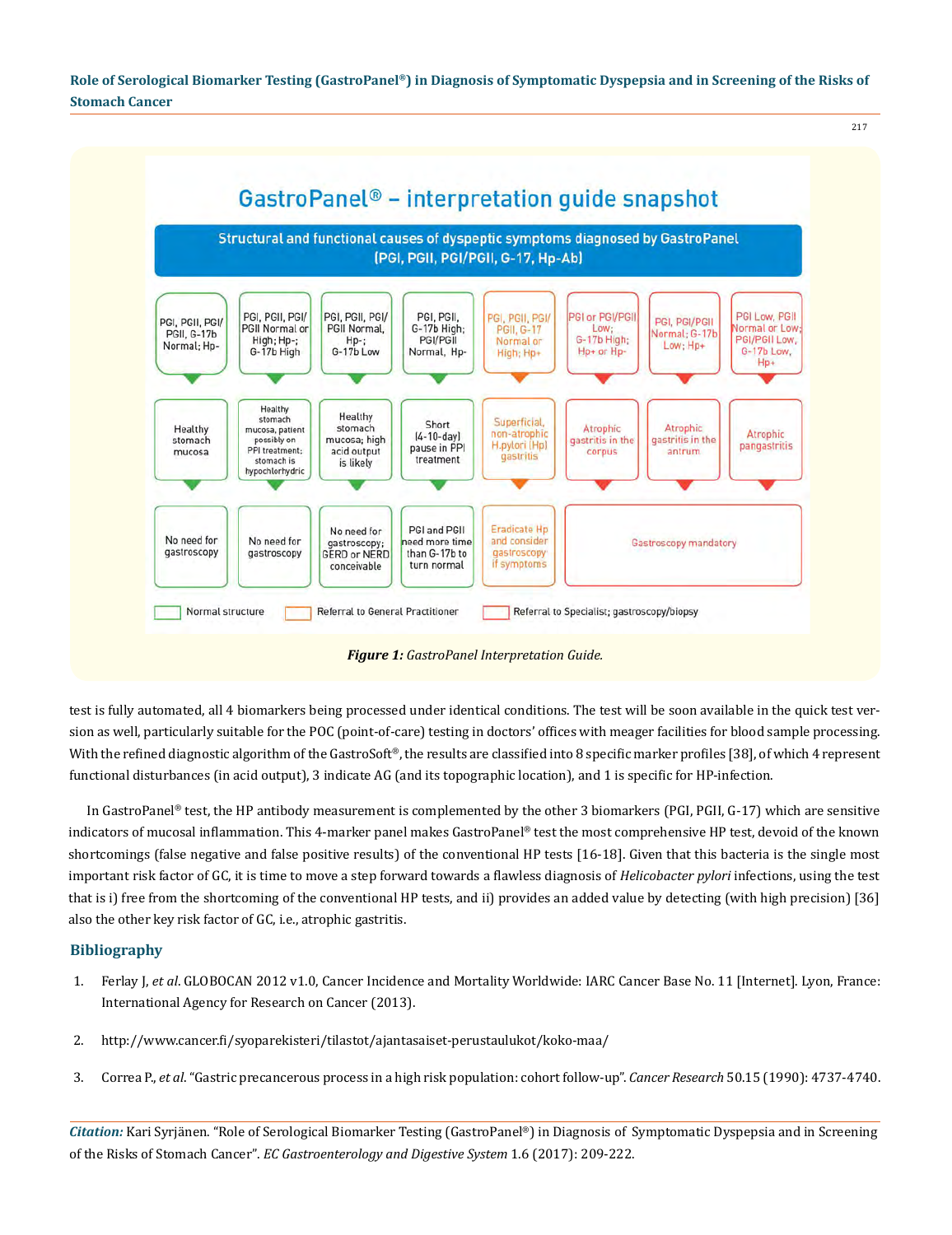- 4. Filipe MI., *et al*[. "Intestinal metaplasia types and the risk of gastric cancer: a cohort study in Slovenia".](https://www.ncbi.nlm.nih.gov/pubmed/8168991) *International Journal of Cancer*  [57.3 \(1994\): 324-329.](https://www.ncbi.nlm.nih.gov/pubmed/8168991)
- 5. Buckland G., *et al*[. "Adherence to a Mediterranean diet and risk of gastric adenocarcinoma within the European Prospective Investi](https://www.ncbi.nlm.nih.gov/pubmed/20007304)[gation into Cancer and Nutrition \(EPIC\) cohort study".](https://www.ncbi.nlm.nih.gov/pubmed/20007304) *American Journal of Clinical Nutrition* 91.2 (2010): 381-390.
- 6. Wong BC., *et al*[. "Helicobacter pylori eradication to prevent gastric cancer in a high-risk region of China: a randomized controlled](https://www.ncbi.nlm.nih.gov/pubmed/14722144) trial". *[Journal of the American Medical Association](https://www.ncbi.nlm.nih.gov/pubmed/14722144)* 291.2 (2004): 187-194.
- 7. Sipponen P., *et al*[. "Gastric cancer risk in chronic atrophic gastritis: statistical calculations of cross-sectional data".](https://www.ncbi.nlm.nih.gov/pubmed/3871738) *International Journal of Cancer* [35.2 \(1985\): 173-177.](https://www.ncbi.nlm.nih.gov/pubmed/3871738)
- 8. [International Agency for Research on Cancer, World Health Organization Schistosomes, liver flukes and Helicobacter pylori. IARC](http://monographs.iarc.fr/ENG/Monographs/vol61/) [working group on the evaluation of carcinogenic risks to human. Monographs on the Evaluation of Carcinogenic Risks to Humans](http://monographs.iarc.fr/ENG/Monographs/vol61/) [61 \(1994\): 218-220.](http://monographs.iarc.fr/ENG/Monographs/vol61/)
- 9. Malfertheiner P., *et al*[. "H. pylori-Gastric Cancer Task Force. Helicobacter pylori eradication has the potential to prevent gastric can](https://www.ncbi.nlm.nih.gov/pubmed/16128957)cer: a state-of-the-art critique". *[American Journal of Gastroenterology](https://www.ncbi.nlm.nih.gov/pubmed/16128957)* 100.9 (2005): 2100-2115.
- 10. Malfertheiner P., *et al*[. "Management of Helicobacter pylori infection—the Maastricht V/Florence Consensus Report".](http://gut.bmj.com/content/early/2016/10/04/gutjnl-2016-312288.abstract) *Gut* 66 (2016): [6030.](http://gut.bmj.com/content/early/2016/10/04/gutjnl-2016-312288.abstract)
- 11. Uemura N., *et al*[. "Helicobacter pylori infection and the development of gastric cancer".](https://www.ncbi.nlm.nih.gov/pubmed/11556297) *New England Journal of Medicine* 345.11 [\(2001\): 784-789.](https://www.ncbi.nlm.nih.gov/pubmed/11556297)
- 12. Ohata H, *et al*[. "Progression of chronic atrophic gastritis associated with Helicobacter pylori infection increases risk of gastric can](https://www.ncbi.nlm.nih.gov/pubmed/14735480)cer". *[International Journal of Cancer](https://www.ncbi.nlm.nih.gov/pubmed/14735480)* 109.1 (2004): 138-143.
- 13. Varis K., *et al*[. "Implications of serum pepsinogen I in early endoscopic diagnosis of gastric cancer and dysplasia".](http://www.tandfonline.com/doi/abs/10.1080/003655200750023011?journalCode=igas20) *Scandinavian Jour[nal of Gastroenterology](http://www.tandfonline.com/doi/abs/10.1080/003655200750023011?journalCode=igas20)* 35.9 (2000): 950-956.
- 14. [Sipponen P and Price AB. "The Sydney system for classification of gastritis 20 years ago".](https://www.ncbi.nlm.nih.gov/pubmed/21199511) *Journal of Gastroenterology and Hepatology* [26.1 \(2011\): 31-34.](https://www.ncbi.nlm.nih.gov/pubmed/21199511)
- 15. Moayyedi P., *et al*[. "Can the clinical history distinguish between organic and functional dyspepsia?"](https://www.ncbi.nlm.nih.gov/pubmed/16595759) *Journal of the American Medical Association* [295.13 \(2006\): 1566-1576.](https://www.ncbi.nlm.nih.gov/pubmed/16595759)
- 16. [Syrjänen K and Eronen K. "Serological testing in management of dyspeptic patients and in screening of gastric cancer risks".](http://www.ommegaonline.org/article-details/Serological-testing-in-management-of-dyspeptic-patients-and-in-screening-of-gastric-cancer-risks/1242) *Journal [of Gastrointestinal and Liver Diseases](http://www.ommegaonline.org/article-details/Serological-testing-in-management-of-dyspeptic-patients-and-in-screening-of-gastric-cancer-risks/1242)* 2.3 (2016): 1-5.
- 17. Syrjänen K. "Caveats in diagnosis of *Helicobacter pylori* [infection can be avoided by a panel of serum biomarkers \(GastroPanel®\). An](https://www.omicsonline.org/open-access/caveats-in-diagnosis-of-helicobacter-pylori-infection-can-be-avoided-by-a-panel-of-serum-biomarkers-gastropanel-2157-2518-1000e123.pdf) invited Editorial". *[Journal of Carcinognesis and Mutagenesis](https://www.omicsonline.org/open-access/caveats-in-diagnosis-of-helicobacter-pylori-infection-can-be-avoided-by-a-panel-of-serum-biomarkers-gastropanel-2157-2518-1000e123.pdf)* 7 (2016): e123.
- 18. Syrjänen K. "False negative and false positive results in diagnosis of *Helicobacter pylori* infections can be avoided by a panel of serum biomarkers (GastroPanel). M". *Journal of Gastroenterology and Hepatology* 1.1 (2016).
- 19. Sipponen P., *et al*[. "Serum levels of amidated gastrin-17 and pepsinogen I in atrophic gastritis: an observational case-control study".](https://www.ncbi.nlm.nih.gov/pubmed/12190091) *[Scandinavian Journal of Gastroenterology](https://www.ncbi.nlm.nih.gov/pubmed/12190091)* 37.7 (2002): 785-791.

*Citation:* Kari Syrjänen. "Role of Serological Biomarker Testing (GastroPanel®) in Diagnosis of Symptomatic Dyspepsia and in Screening of the Risks of Stomach Cancer". *EC Gastroenterology and Digestive System* 1.6 (2017): 209-222.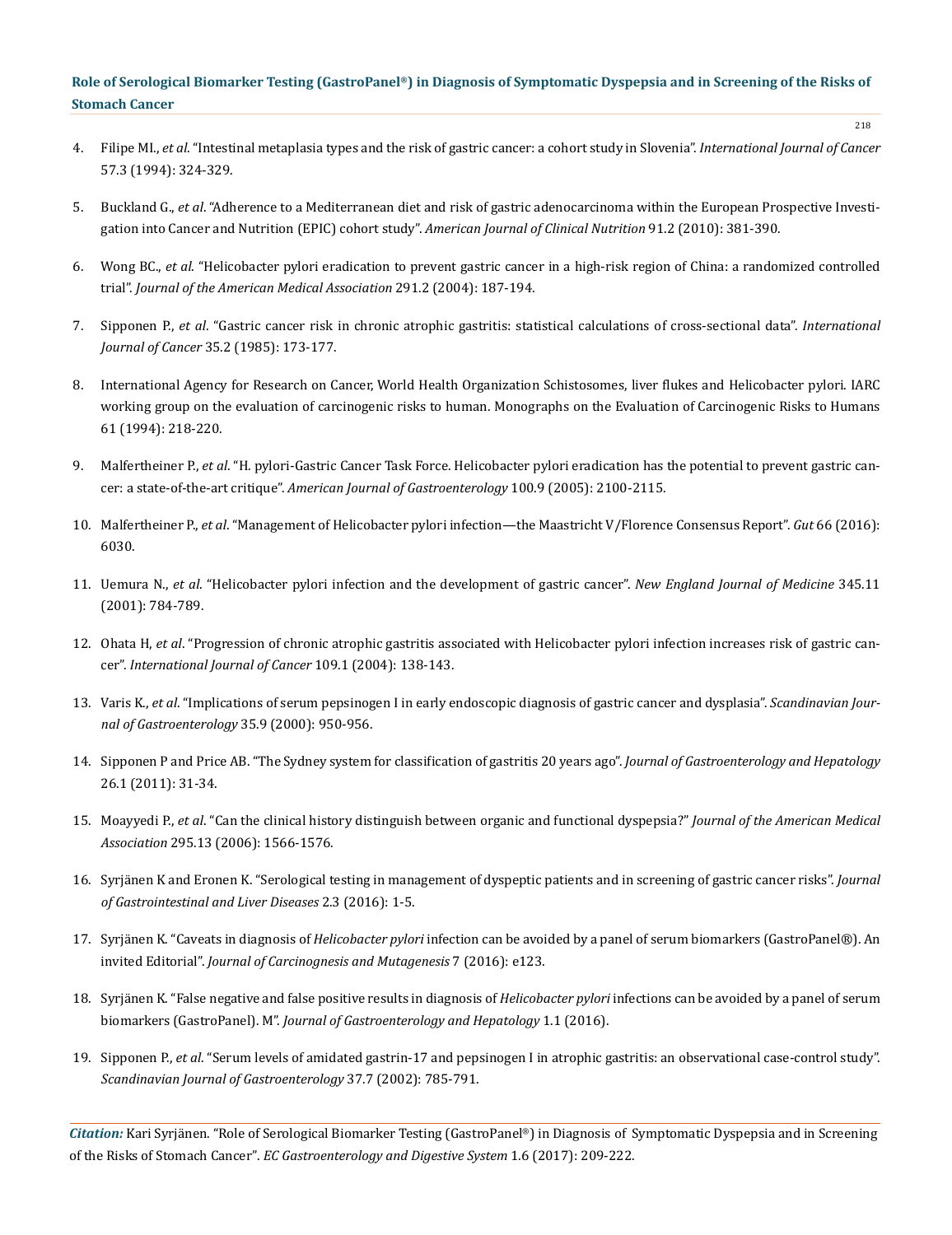219

- 20. Sipponen P., *et al*. "Atrofinengastriitti jää usein liian vähälle huomiolle". *Suomen Lääkärilehti* 63.15 (2008): 1428-1430.
- 21. [Suovaniemi O. "GastroPanel-tutkimus osaksi dyspepsian hoitokäytäntöä".](http://www.biohithealthcare.com/download.php?id=81&lang=) *Yleislääkäri* 4 (2007): 104-106.
- 22. Agreus L., *et al*[. "Rationale in diagnosis and screening of atrophicgastritiswithstomach-specific plasma biomarkers".](https://www.ncbi.nlm.nih.gov/pubmed/22242613) *Scandinavian [Journal of Gastroenterology](https://www.ncbi.nlm.nih.gov/pubmed/22242613)* 47.2 (2012): 136-147.
- 23. Storskrubb T., *et al*[. "Serum biomarkers provide an accurate method for diagnosis of atrophic gastritis in a general population: the](https://www.ncbi.nlm.nih.gov/pubmed/18663663) Kalixanda study". *[Scandinavian Journal of Gastroenterology](https://www.ncbi.nlm.nih.gov/pubmed/18663663)* 43.12 (2008): 1448-1455.
- 24. Wikström M. "Assessment of stomach health by "chemical gastroscopy". *European Gastroenterology Review Journal* (2012): 1-6.
- 25. Lomba-Viana R., *et al*[. "Serum pepsinogen test for early detection of gastric cancer in a European country".](https://www.ncbi.nlm.nih.gov/pubmed/21989121) *European Journal of Gas[troenterology and Hepatology](https://www.ncbi.nlm.nih.gov/pubmed/21989121)* 24.1 (2012): 37-41.
- 26. [Miki K. "Gastric cancer screening using the serum pepsinogen test method".](https://www.ncbi.nlm.nih.gov/pubmed/17235625) *Gastric Cancer* 9.4 (2006): 245-253.
- 27. Bornschein J., *et al*[. "Serological assessment of gastric mucosal atrophy in gastric cancer".](https://www.ncbi.nlm.nih.gov/pubmed/22289789) *BMC Gastroenterology* 12 (2012):10.
- 28. Germaná B, *et al*[. "Clinical usefulness of serum pepsinogens I and II, gastrin-17 and anti-Helicobacter pylori antibodies in the man](https://www.ncbi.nlm.nih.gov/pubmed/15975537)[agement of dyspeptic patients in primary care". Digestive and Liver Disease 37.7 \(2005\): 501-508.](https://www.ncbi.nlm.nih.gov/pubmed/15975537)
- 29. Miki K., *et al*[. "Serum pepsinogens as a screening test of extensive chronic gastritis".](https://www.ncbi.nlm.nih.gov/pubmed/3596151) *Gastroenterologia Japonica* 22.2 (1987): 133-141.
- 30. Samloff IM., *et al*[. "Relationships among serum pepsinogen I, serum pepsinogen II, and gastric mucosal histology. A study in relatives](https://www.ncbi.nlm.nih.gov/pubmed/7084603) [of patients with pernicious anemia".](https://www.ncbi.nlm.nih.gov/pubmed/7084603) *Gastroenterology* 83 (1982): 204-209.
- 31. Korstanje A., *et al*[. "The serological gastric biopsy: a non-endoscopical diagnostic approach in management of the dyspeptic patient:](https://www.ncbi.nlm.nih.gov/pubmed/12408500) [significance for primary care based on a survey of the literature".](https://www.ncbi.nlm.nih.gov/pubmed/12408500) *Scandinavian Journal of Gastroenterology* 236 (2002): 22-26.
- 32. Oksanen A., *et al*[. "Evaluation of blood tests to normal gastric mucosa".](https://www.ncbi.nlm.nih.gov/pubmed/10994615) *Scandinavian Journal of Gastroenterology* 35.8 (2000): 791- [795.](https://www.ncbi.nlm.nih.gov/pubmed/10994615)
- 33. Dixon MF., *et al*[. "Classification and grading of gastritis. The updated Sydney System. International Workshop on the Histopathology](https://www.ncbi.nlm.nih.gov/pubmed/8827022) of Gastritis, Houston 1994". *[American Journal of Surgical Pathology](https://www.ncbi.nlm.nih.gov/pubmed/8827022)* 20.10 (1996): 1161-1181.
- 34. Väänänen H., *et al*[. "Non-endoscopic diagnosis of atrophic gastritis with a blood test. Correlation between gastric histology and se](https://www.ncbi.nlm.nih.gov/pubmed/12867799)[rum levels of gastrin-17 and pepsinogen I: a multicenter study".](https://www.ncbi.nlm.nih.gov/pubmed/12867799) *European Journal of Gastroenterology and Hepatology* 15.8 (2003): [885-891.](https://www.ncbi.nlm.nih.gov/pubmed/12867799)
- 35. Telaranta-Keerie A., *et al*[. "Prevalence of undiagnosed advanced atrophic corpus gastritis in Finland: an observational study among](https://www.ncbi.nlm.nih.gov/pubmed/20446846) 4,256 volunteers without specific complaints". *[Scandinavian Journal of Gastroenterology](https://www.ncbi.nlm.nih.gov/pubmed/20446846)* 45.9 (2010): 1036-1041.
- 36. [Syrjänen K. "A Panel of serum biomarkers \(GastroPanel®\) in non-invasive diagnosis of atrophic gastritis. Systematic review and](https://www.ncbi.nlm.nih.gov/pubmed/27798873) meta-analysis". *Anticancer Research* [36.10 \(2016\): 5133-5144.](https://www.ncbi.nlm.nih.gov/pubmed/27798873)
- 37. Benberin V., *et al*[. "Prevalence of H.pylori infection and atrophic gastritis among symptomatic and dyspeptic adults in Kazakhstan. A](https://www.ncbi.nlm.nih.gov/pubmed/24123036) [hospital-based screening with a panel of serum biomarkers".](https://www.ncbi.nlm.nih.gov/pubmed/24123036) *Anticancer Research* 33.10 (2013): 4595-4602.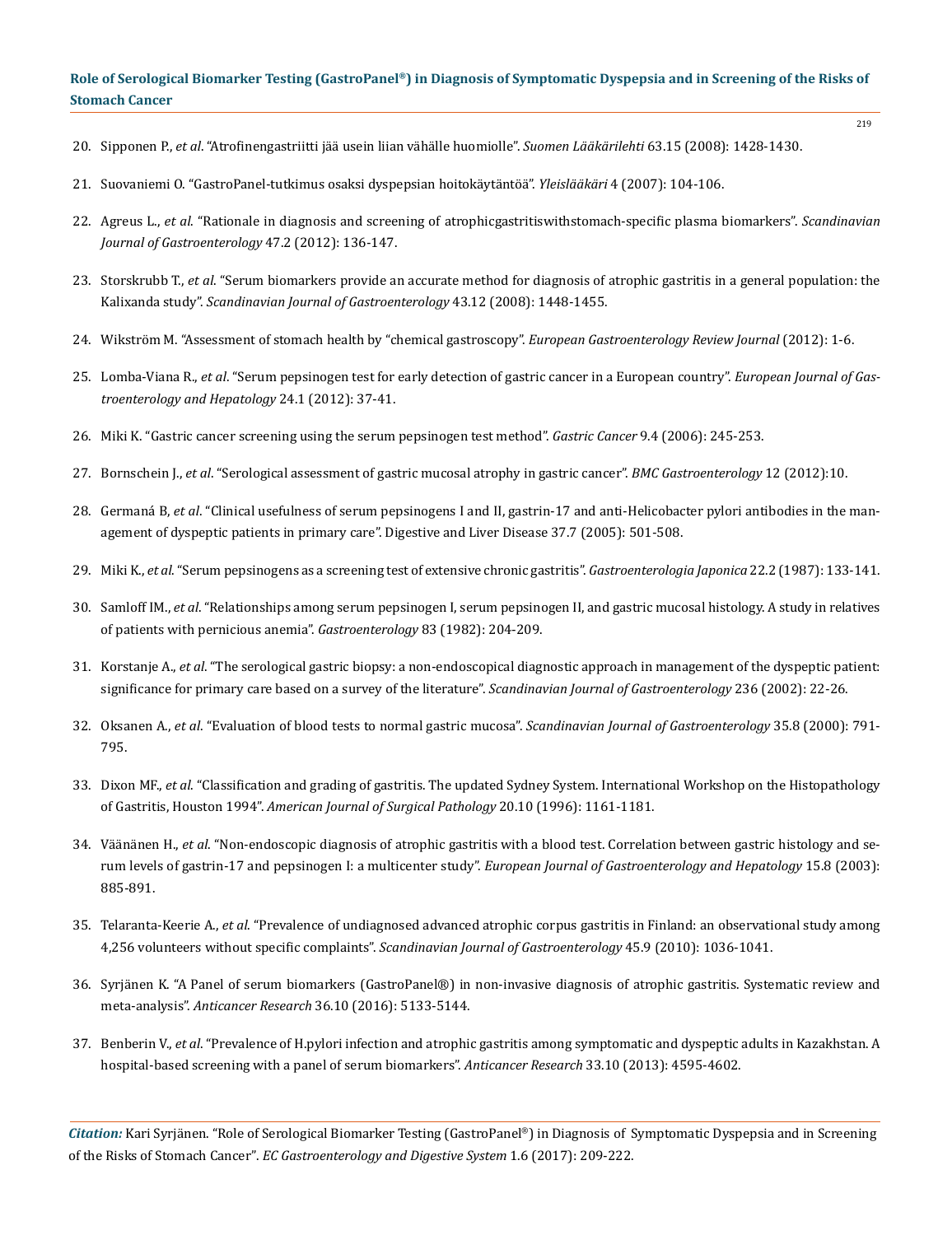38. Syrjänen KJ., *et al*[. "Accuracy of GastroPanel testing in detection of atrophic gastritis".](https://www.ncbi.nlm.nih.gov/pubmed/25426982) *European Journal of Gastroenterology & Hepatology* [27.1 \(2015\): 102-104.](https://www.ncbi.nlm.nih.gov/pubmed/25426982)

220

- 39. Varis K., *et al*[. "An appraisal of tests for severe atrophic gastritis in relatives of patients with pernicious anemia".](https://www.ncbi.nlm.nih.gov/pubmed/456206) *Digestive Diseases and Sciences* [24.3 \(1979\): 187-191.](https://www.ncbi.nlm.nih.gov/pubmed/456206)
- 40. Varis K., *et al*[. "Serum pepsinogen I and serum gastrin in screening of atrophic pangastritis with high risk of gastric cancer".](https://www.ncbi.nlm.nih.gov/pubmed/1759119) *Scandi[navian Journal of Gastroenterology](https://www.ncbi.nlm.nih.gov/pubmed/1759119)* 186 (1991): 117-123.
- 41. Knight T., *et al*[. "Helicobacter pylori gastritis and serum pepsinogen levels in a healthy population: development of a biomarker](https://www.ncbi.nlm.nih.gov/pmc/articles/PMC2074369/)  [strategy for gastric atrophy in high groups".](https://www.ncbi.nlm.nih.gov/pmc/articles/PMC2074369/) *British Journal of Cancer* 73.6 (1996): 819-824.
- 42. Borch K., *et al*[. "The ratio of pepsinogen A to pepsinogen C: a sensitive test for atrophic gastritis".](https://www.ncbi.nlm.nih.gov/pubmed/2799289) *Scandinavian Journal of Gastroenterology* [24.7 \(1989\): 870-876.](https://www.ncbi.nlm.nih.gov/pubmed/2799289)
- 43. Dinis-Ribeiro M., *et al*[. "Meta-analysis on the validity of pepsinogen test for gastric carcinoma, dysplasia or chronic atrophic gastritis](https://www.ncbi.nlm.nih.gov/pubmed/15333273)  screening". *[Journal of Medical Screening](https://www.ncbi.nlm.nih.gov/pubmed/15333273)* 11.3 (2004): 141-147.
- 44. Varis K. "Surveillance of pernicious anemia". In Precancerous Lesions of the Gastrointestinal Tract. Scherlock P, Morson PC, Barbara L, Veronesi U (eds), Raven Press, New York (1983): 189-194.
- 45. Hattori Y., *et al*[. "Sensitivity and specificity of mass screening for gastric cancer using the measurement of serum pepsinogens". Japa](https://www.ncbi.nlm.nih.gov/pubmed/8636012)[nese Journal of Cancer Research 86.12 \(1995\): 1210-1215.](https://www.ncbi.nlm.nih.gov/pubmed/8636012)
- 46. Yoshihara M., *et al*[. "The usefulness of gastric mass screening using serum pepsinogen levels compared with photofluorography".](https://www.ncbi.nlm.nih.gov/pubmed/9232936)  *[Hiroshima Journal of Medical Sciences](https://www.ncbi.nlm.nih.gov/pubmed/9232936)* 46.2 (1997): 81-86.
- 47. Kodoi A., *et al*[. "Serum pepsinogen in screening for gastric cancer".](http://link.springer.com/article/10.1007/BF02347560) *Journal of Gastroenterology* 30.4 (1995): 452-460.
- 48. Aoki K., *et al*. "Evaluation of cut-off levels for screening of gastric cancer using serum pepsinogens and distribution of levels of serum pepsinogen I, II and of PG1/PGII ratios in a gastric cancer case-control study". *Journal of Epidemiology* 7 (1997): 143-151.
- 49. Kikuchi S., *et al*[. "Serum pepsinogen as a new marker for gastric carcinoma among young adults. Research group on prevention of](https://www.ncbi.nlm.nih.gov/pubmed/8194008)  [gastric carcinoma among young adults".](https://www.ncbi.nlm.nih.gov/pubmed/8194008) *Cancer* 73.11 (1994): 2695-2702.
- 50. Farinati F., *et al*[. "Pepsinogen A/Pepsinogen C or Pepsinogen A multiplied by gastrin in the diagnosis of gastric cancer".](https://www.ncbi.nlm.nih.gov/pubmed/1751813) *Italian Journal of Gastroenterology* [23.4 \(1991\): 194-206.](https://www.ncbi.nlm.nih.gov/pubmed/1751813)
- 51. [Rozengurt E and Walsh JH. "Gastrin, CCK, signaling, and cancer".](https://www.ncbi.nlm.nih.gov/pubmed/11181948) *Annual Review of Physiology* 63 (2001): 49-76.
- 52. Sawada M and Dickinson CJ. "The G cell". *Annual Review of Physiology* 59 (1997): 273-298.
- 53. [Rehfeld JF. "The new biology of gastrointestinal hormones".](https://www.ncbi.nlm.nih.gov/pubmed/9790570) *Physiological Reviews* 78.4 (1998): 1087-1108.
- 54. Hallissey MT., *et al*[. "Evaluation of pepsinogen A and gastrin-17 as markers of gastric cancer and high-risk pathologic conditions".](https://www.ncbi.nlm.nih.gov/pubmed/7886402)  *[Scandinavian Journal of Gastroenterology](https://www.ncbi.nlm.nih.gov/pubmed/7886402)* 29.12 (1994): 1129-1134.
- 55. [Sipponen P. "Gastric cancer: Pathogenesis, risks, and prevention".](https://www.ncbi.nlm.nih.gov/pubmed/12109664) *Journal of Gastroenterology* 13 (2002): 39-44.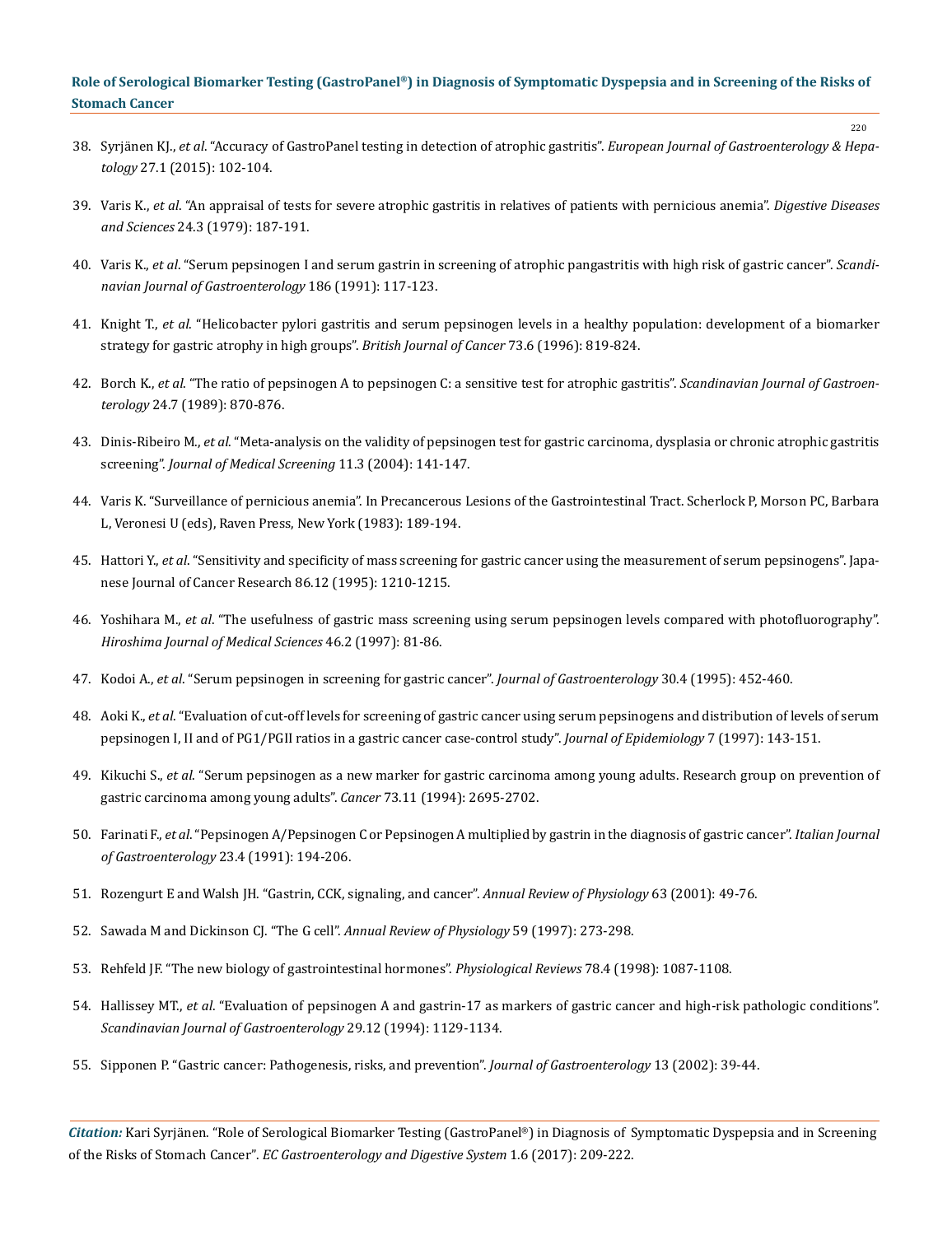221

- 56. Sipponen P., *et al*[. "Diagnosis of atrophic gastritis from a serum sample".](https://www.ncbi.nlm.nih.gov/labs/articles/12389711/) *Clinical Laboratory* 48.9-10 (2002): 505-515.
- 57. Sipponen P., *et al*. "Serum fasting level of gastrin-17 is low with long-segment Barrett's esophagus". Gastroenterology 126.4 (2004): A-177 (S1234).
- 58. Sipponen P., *et al*[. "Fasting levels of serum gastrin in different functional and morphological states of the antro-fundal mucosa. An](https://www.ncbi.nlm.nih.gov/pubmed/2359980) analysis of 860 subjects". *[Scandinavian Journal of Gastroenterology](https://www.ncbi.nlm.nih.gov/pubmed/2359980)* 25.5 (1990): 513-519.
- 59. Varis K and Sipponen P. "Gastritis". In: Principles and Practice of Gastroenterology and Hepatology. Gitnick G (ed.). Appleton & Lange, Connecticut (1994): 85-197.
- 60. [Sipponen P. "Helicobacter pylori gastritis-epidemiology".](https://www.ncbi.nlm.nih.gov/pubmed/9085182) *Journal of Gastroenterology* 32.2 (1997): 273-277.
- 61. [Marshall BJ and Warren JR. "Unidentified curved bacilli in the stomach of patients with gastritis and peptic ulceration".](https://www.ncbi.nlm.nih.gov/pubmed/6145023) *Lancet* 1.8390 [\(1984\): 1311-1315.](https://www.ncbi.nlm.nih.gov/pubmed/6145023)
- 62. [Sipponen P and Marshall BJ. "Gastritis and gastric cancer. Western countries".](https://www.ncbi.nlm.nih.gov/pubmed/11030074) *Gastroenterology Clinics of* North America 29.3 (2000): [579-592.](https://www.ncbi.nlm.nih.gov/pubmed/11030074)
- 63. [Wadström T. "An update on Helicobacter pylori".](http://journals.lww.com/co-gastroenterology/Abstract/1995/01000/An_update_on_Helicobacter_pylori_.14.aspx?trendmd-shared=0) *Current Opinion in Gastroenterology* 11.1 (1995): 69-75.
- 64. Northfield TC., *et al*. "*Helicobacter pylori* [infection, pathophysiology, epidemiology and management". Kluwer Academic Press; Dor](http://www.springer.com/gp/book/9780792388258)[drecht \(1994\).](http://www.springer.com/gp/book/9780792388258)
- 65. [Sipponen P. "Update on the pathologic approach to the diagnosis of gastritis, gastric atrophy, and](https://www.ncbi.nlm.nih.gov/pubmed/11246343) *Helicobacter pylori* and its sequelae". *[Journal of Clinical Gastroenterology](https://www.ncbi.nlm.nih.gov/pubmed/11246343)* 32.3 (2001): 96-202.
- 66. Sande N., *et al*[. "Increased Risk of Developing Atrophic Gastritis in Patients Infected with CagA+ Helicobacter pylori".](https://www.ncbi.nlm.nih.gov/pubmed/11521982) *Scandinavian [Journal of Gastroenterology](https://www.ncbi.nlm.nih.gov/pubmed/11521982)* 36.9 (2001): 928-933.
- 67. Parsonnet J., *et al*[. "Helicobacter pylori infection and the risk of gastric carcinoma".](https://www.ncbi.nlm.nih.gov/pubmed/1891020) *New England Journal of Medicine* 325.16 (1991): [1127-1131](https://www.ncbi.nlm.nih.gov/pubmed/1891020).
- 68. Parsonnet J., *et al*. "Helicobacter pylori infection and gastric lymphoma". *New England Journal of Medicine* 330 (1994): 1267-1271.
- 69. <http://www.biohithealthcare.com/products>
- 70. Kokkola A., *et al*. "Positive result by serology indicates active *Helicobacter pylori* [infection in patients with atrophic gastritis".](https://www.ncbi.nlm.nih.gov/pubmed/9620430) *Journal [of Clinical Microbiology](https://www.ncbi.nlm.nih.gov/pubmed/9620430)* 36.6 (1998): 1808-1810.
- 71. Kokkola A., *et al*. "Diagnosis of *Helicobacter pylori* [infection in patients with atrophic gastritis: comparison of histology,](https://www.ncbi.nlm.nih.gov/pubmed/10720110) <sup>13</sup>C-urea breath test, and serology". *[Scandinavian Journal of Gastroenterology](https://www.ncbi.nlm.nih.gov/pubmed/10720110)* 35.2 (2000):138-141.
- 72. Kokkola A., *et al*. "Spontaneous disappearance of *Helicobacter pylori* [antibodies in patients with advanced atrophic corpus gastritis".](https://www.ncbi.nlm.nih.gov/pubmed/12969017) *[Acta Pathologica Microbiologica et Immunologica Scandinavica](https://www.ncbi.nlm.nih.gov/pubmed/12969017)* 111.6 (2003): 619-624.